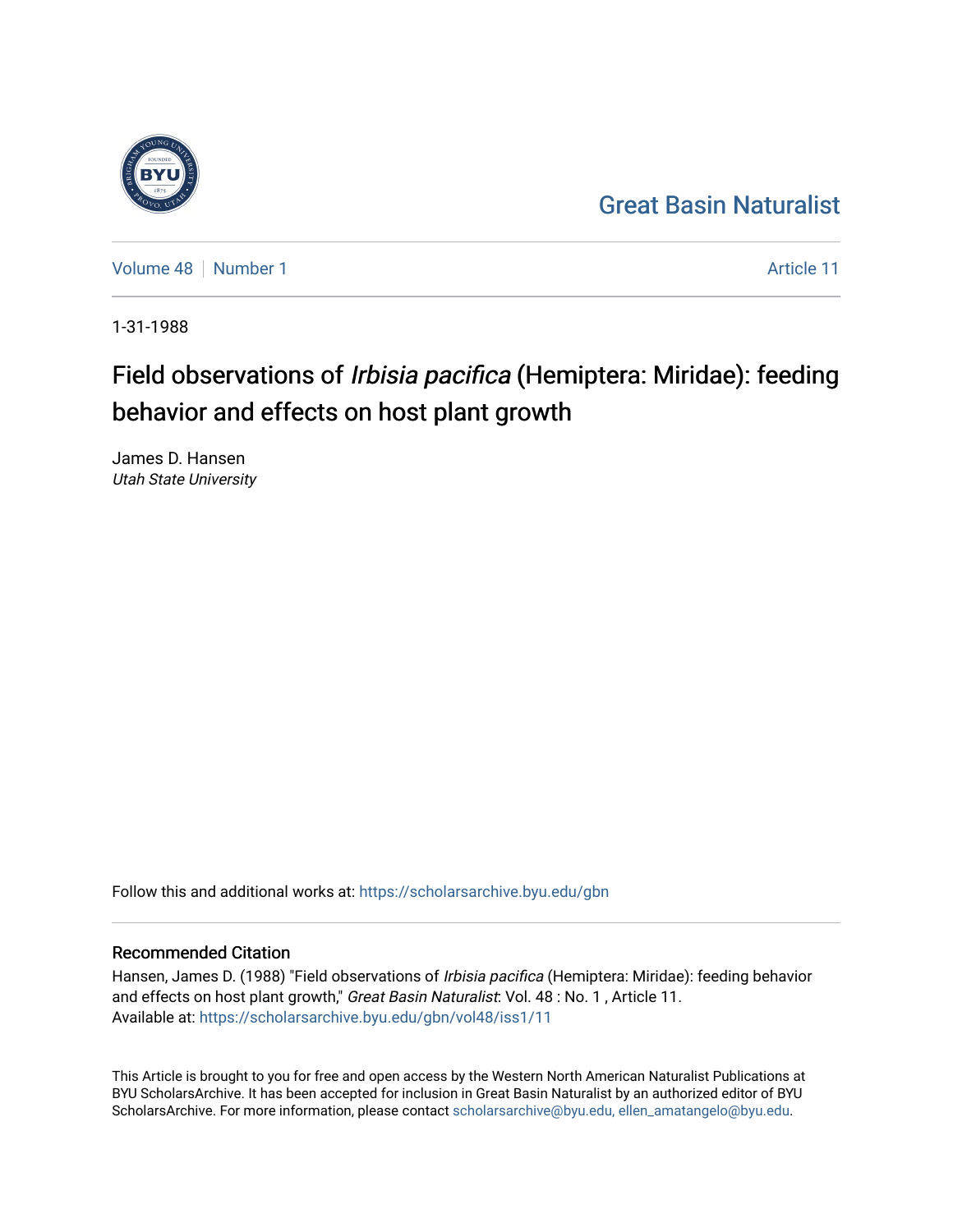#### FIELD OBSERVATIONS OF IRBISIA PACIFICA (HEMIPTERA: MIRIDAE): FEEDING BEHAVIOR AND EFFECTS ON HOST PLANT GROWTH<sup>1,2</sup>

James D. Hansen<sup>3</sup>

ABSTRACT—The interaction between a grass-feeding mirid, Irbisia pacifica (Uhler), and plant growth of intermediate wheatgrass, Thinopyrum intermedium (Host) Barkw. & D. R. Dewey, was examined on a field site in northern Utah in 1985. With egg hatch beginning in April, the bug completed its life eycle within two months. Ovarian development was completed by 11 June, a week after all bugs had become adults. The proportion of feeding damage per leaf (35.1%) peaked on the seventh week of the twelve-week study (18 July). Green leaf area per tiller decreased initially from bug feeding and then continued to decrease because of seasonal aging. All plants senesced within three months. Grass bugs predominantly attacked the second and third youngest leaves. Analyses of age-specific leaf cohorts demonstrated that the major effect of bug feeding was the loss of green leaf area and potential foliage production over time. Bug feeding may also exacerbate other physiological stresses on the host plants.

The grass bug, *Irbisia pacifica* (Uhler) (Hemiptera: Miridae), has the widest distri bution among all species within the genus (Schwartz 1984). In this univoltine species, all five nymphal instars and the adult stage feed on an assortment of native and introduced grasses (Schwartz 1984, Hansen 1986). At times this insect is a pest of forage grasses in the Intermountain West (Knowlton 1951, 1967).

In spite of its economic importance, very little is known about the interaction between feeding by *L* pacifica and its impact on host plants. Hansen and Nowak (1985) observed that although chlorophyll concentration in leaves of crested wheatgrass, Agropyron desertorum (Fisch. ex Link) Schult., decreased as feeding by /. pacifica intensified, specific leaf mass remained about the same. They also suggested that a compensatory re sponse occurred with this feeding. Hansen (1987) showed that adult *I*, *pacifica* prefer the second and third youngest leaves and that feeding was greatest near the leaf tip. However, these studies did not examine the impact of feeding on plant growth and survival in the field.

The objectives of the present study were to determine in the field the effect of feeding by 1. pacifica during its life cycle on spring growth of intermediate wheatgrass, Thinopyrum intermedium (Host) Barkw. & D. R. Dewey, and to obtain biological information on the development and population changes in *I*. pacifica.

#### Materials and Methods

The study was conducted during the spring growing season of 1985 at an ungrazed pasture that contained a monoculture of intermediate wheatgrass. This site, ca <sup>3</sup> km NE North Logan, Utah, was selected because of its history of high populations of  $I$ , *pacifica*.

Along a fence row, 25 grass tillers (or plants) 50 cm apart were identified by colored wire rings. The plants were examined weekly from the time the insects became active  $(8 \text{ May})$  to full plant senescence (24 July). For every observation, all leaves on each marked plant were measured for length, width, condition, height from ground, and location on the plant. The amount (expressed as a proportion) of bug-feeding damage for each leaf was visually estimated as described by Hansen and Nowak (1985). Relatixc bug population densities were obtained by taking 10 full sweeps with a standard (38-cm-diameter) net in the pasture. Adult females were dissected to determine reproductive condition by using the technique of Kamm and Ritcher (1972).

Total leaf area was estimated by multiplying

<sup>&</sup>lt;sup>1</sup>This paper presents the results of cooperative investigations of USDA-ARS and the Utah Agricultural Experiment Station, Logan, Utah 84322. Approved as Journal Paper No. 3311.

<sup>.&</sup>lt;br>"Mention of a commercial or proprietary product does not constitute endorsement by the U.S. Department of Agriculture

<sup>&</sup>lt;sup>3</sup>USDA-ARS, Crops Research Laboratory. Utah State University, Logan. Utah 84322 Present address, USDA-ARS, Tropical Fruit and Vegetable Research Laboratory, Box 4459. Hilo, Hawan 96720.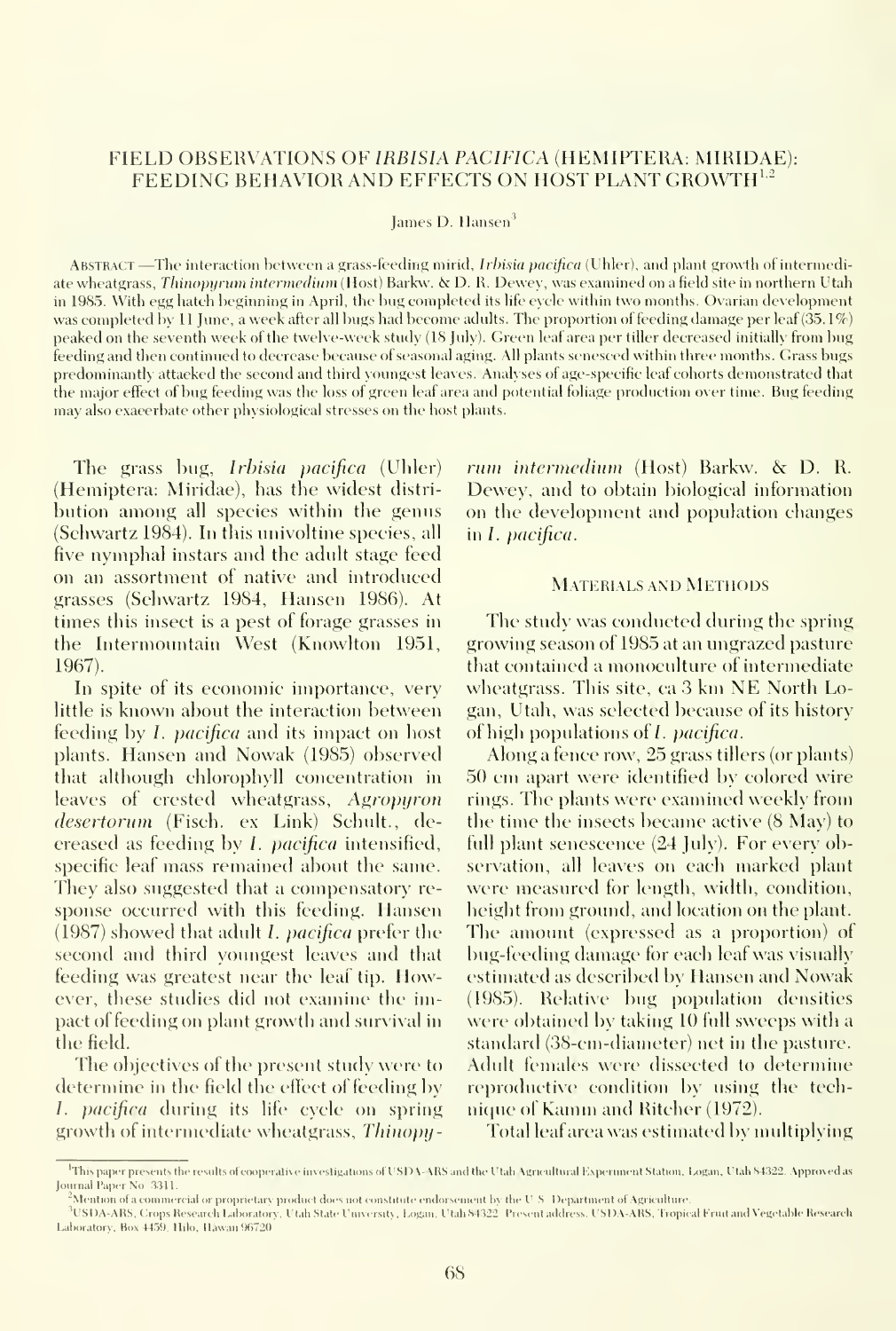

Fig. 1. Weekly collections from 8 May 1985 to 18 June 1985 of all life stages of Irbisia pacifica from an ungrazed pasture of intermediate wheatgrass, 3 km NE of North Logan, Utah.

length by width. Undamaged green leaf area (GLA) was estimated by subtracting the area damaged by feeding from total leaf area. Leaf size and relative position of cohorts (leaves of the same age) were followed throughout the study. For each weekly observation the youngest leaves were the most apical, while the oldest were the lowest on the plant.

Data analysis was done at the USDA Washington Computer Center with the Statistical Package SAS (Statistical Analysis System, SAS Institute Inc., SAS Circle, Box 8000, Cary, NC 27511-8000) using the procedure MEANS (SAS User's Guide: Basics,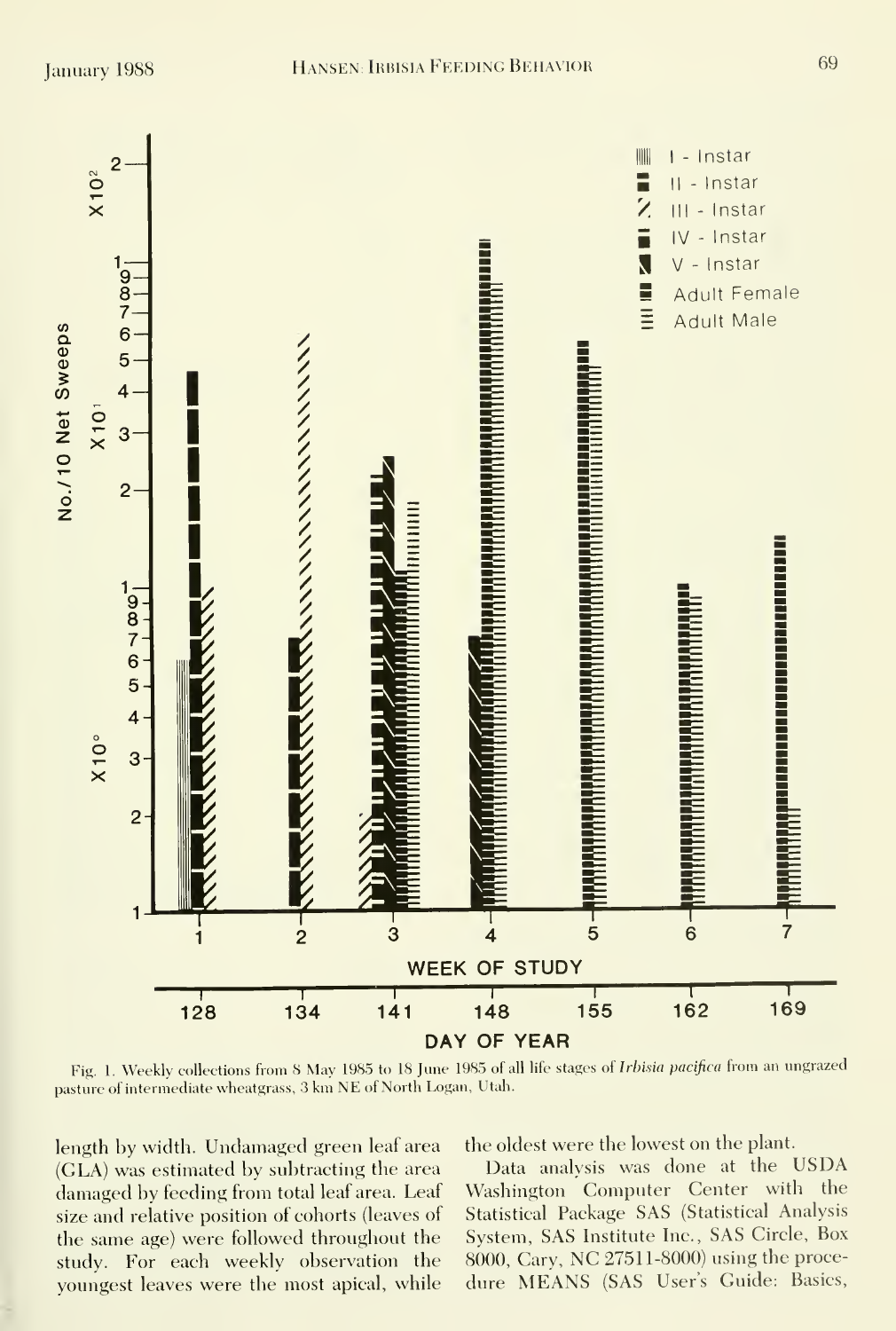1982 ed., p. 527). Linear correlation and Student's t-tests were conducted with a Hewlett-Packard HP-llC calculator.

#### **RESULTS**

Early instar nymphs of *I. pacifica* were already present when the field study began on 8 May (Fig. 1). Adults appeared in the third week (21 May), and metamorphosis was completed by the fifth week (4 June). The largest weekly collection was in the fourth week. Weekly adult sex ratios favored females, except for the collection during the third week when males outnumbered females by 63.6%. In the seventh week females exceeded males by 700%, and no bugs were found after this collection.

No eggs were found in the first dissection of adult females (week 3). By the fifth week, 87.3% of the adult females contained eggs, and females collected the next week had the greatest proportion of eggs (90.0%). In the last week that females were collected, the fecundity level remained high (78.6% with eggs).

Although some grass bugs were present at the start of the study, grass plants appeared uninjured (Fig. 2). The proportion of feeding damage on green leaves was initially low  $(7.1\%)$  but increased very rapidly between the third and fourth weeks. After culminating on the seventh week (35.1%), the proportion of feeding damage steadily declined, thus indi cating some form of recovery. Only one plant survived to the twelfth week, a factor that resulted in erratic values. Total GLA per tiller increased during the first few weeks of the study and then dropped consistently from the third week to the eleventh. The correlation between average GLA per leaf and week of collection was highly significant  $(r^2 - .893)$ , slope  $= -2.36$ , P < .01). Total leaf area per tiller peaked <sup>a</sup> week after maximum GLA. Most of the grass plants endured to the tenth week, then senesced or died within the re maining two weeks. Seed head production was first observed in the seventh week and  $\qquad$ continued irregularly during the rest of the the study. Only 44% of the plants grew seed heads.

Initially, all plants had at least three green leaves. In the second observation five plants  $\frac{8}{6}$ had five green leaves, and in the fourth week one plant had six green leaves. Yet after the



Fig. 2. Summary of weekly measurements of intermediate wheatgrass attacked by Irbisia pacifica: A, percent feeding damage/leaf of green leaves; B. total leaf area (cm<sup>2</sup>)/tiller; C, total green leaf area (cm<sup>2</sup>)/tiller; D, numher of green plants.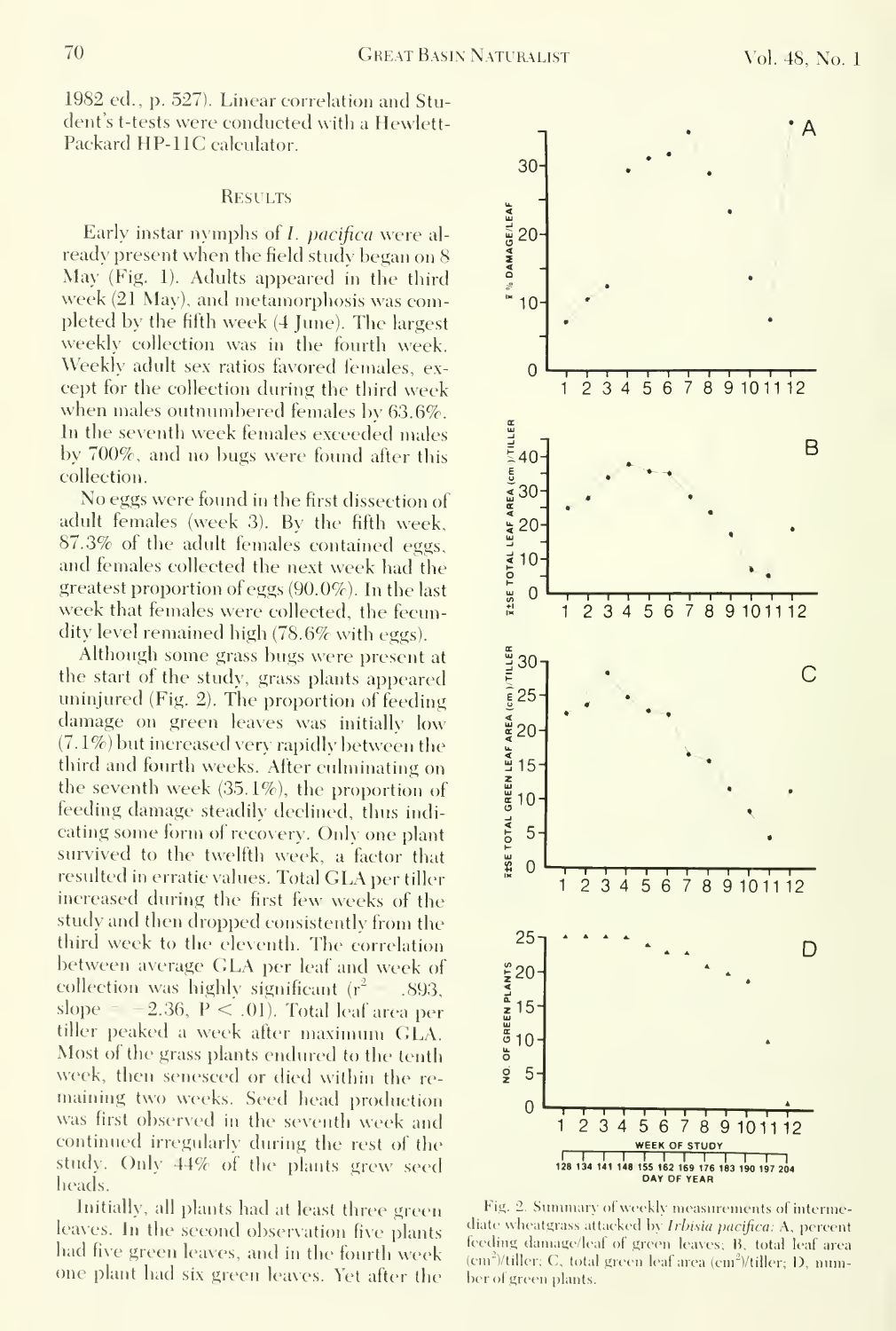

Fig. 3. Weekly green leaf area and number of green leaves of selected age-specific cohorts of intermediate wheatgrass: A, Cohort A; B, Cohort B; C, Cohort C; D, Cohort D.

seventh week, no plant had more than three green leaves.

The greatest damage by leaf position was to the third youngest leaf at the fifth week  $(\bar{x} \pm S E = 49.1 \pm 4.2\%)$ . Excluding the last week, the greatest average damage among leaf-age categories for the entire study was to the second youngest leaf  $(\bar{x} \pm S E = 28.4 \pm$ 4.4%), then the third youngest  $(\bar{x} \pm SE$  - $24.4 \pm 5.1\%$ ), followed by the youngest  $(\overline{x} \pm S E = 13.4 \pm 2.0\%)$ . Paired Student's ttests showed no significant differences among the weekly damage values between the second and third youngest leaves ( $t = 2.023$ , df = 10), but significant differences between the youngest and the second voungest ( $t = 5.125$ ,  $df = 10, P < .01$ , and the youngest and the third youngest ( $t = 2.883$ ,  $df = 10$ ,  $P < .05$ ). For the remaining leaf positions, the average weekly damage for the fourth youngest leaf  $(\overline{x} \pm S E) = 19.6 \pm 5.0\%$ , eight weeks) was greater than for the next oldest leaf ( $\overline{x} \pm S E$  =  $9.6 \pm 2.6\%$ , seven weeks.).

The weekly average GLA in the cohorts clearly showed the seasonal changes in plant phenology and the effects of bug feeding (Fig. 3). At the start of the study, Cohort A was the second youngest, fully expanded leaf, while Cohort B was the voungest growing leaf. Two weeks later Cohort B reached maximum growth. By the seventh week, Cohort A was the oldest leaf in some plants (the bottom leaf); Cohort B was the oldest leaf in the ninth week. Cohort C appeared in the second week as the youngest expanding leaf, and Cohort D, also as the youngest growing leaf, in the third week. Cohort C took a week for maximum growth, while Cohort D required two weeks; both cohorts were gone by the end of the study.

Bug feeding affected each cohort differently (Figs. 3, 4). In Cohort A the amount of GLA decreased slightly up to the sixth week, then dropped suddenly. The rate of increase in percent feeding damage in Cohort A was lowest of the four cohorts. After leaf expansion, GLA in Cohort B gradually decreased. The rate of feeding damage increased rapidly for Cohorts C and D before reaching maximum levels at the fifth week.

#### **DISCUSSION**

In the intermountain region the single gen-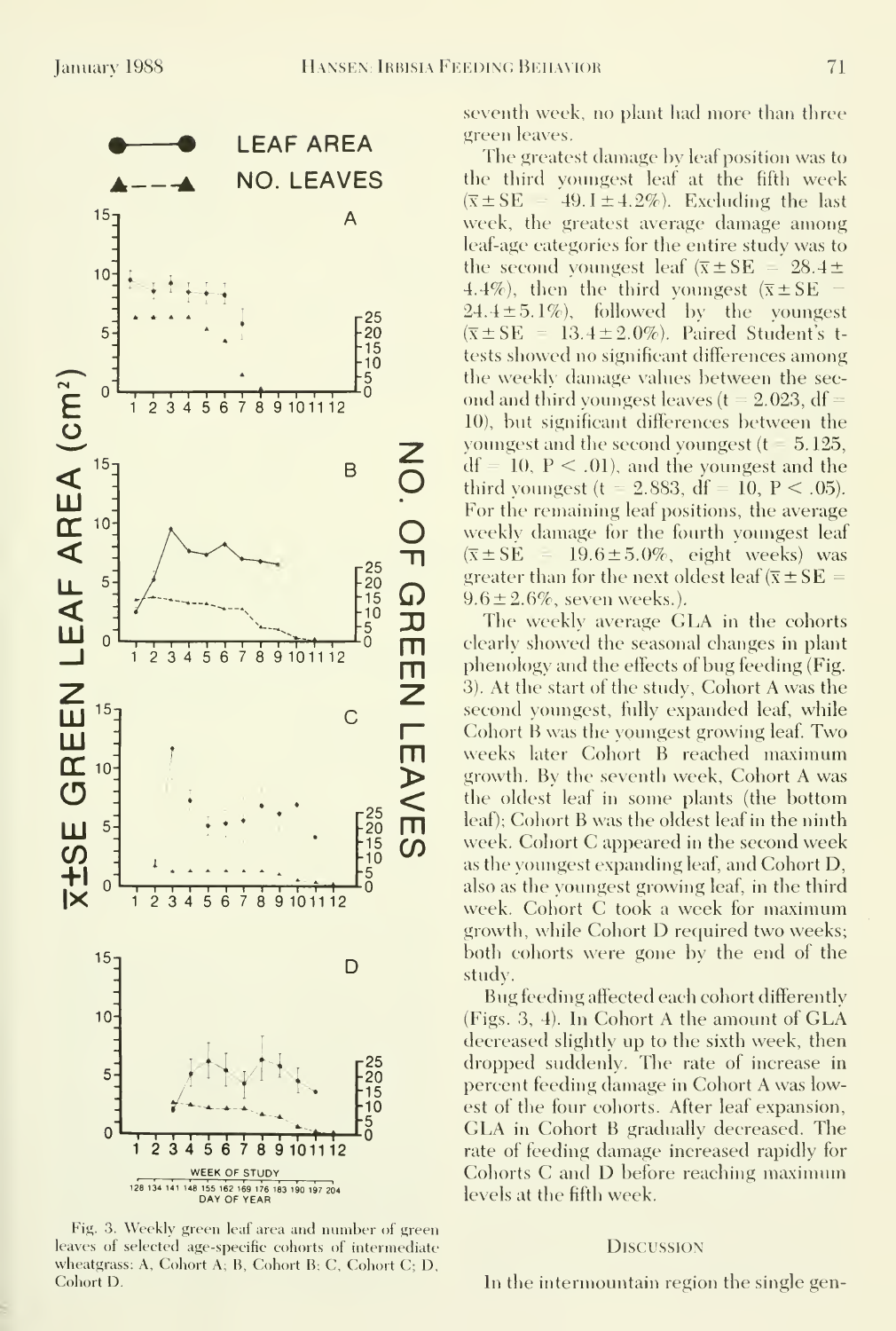

Fig. 4. Weekly percentage of feeding damage of four age-specific cohorts of intermediate wheatgrass.

eration of *Irbisia pacifica* occurs in late spring and early summer. At the study site, development of all nymphal stages was rapidly completed in about a month. Schwartz (1984) esti mated the duration of nymphal development in Irbisia sp. from western Oregon to be four weeks. The population (Fig. 1) increased until peaking at the fourth week. More likely, however, this apparent increase resulted because either adults were more easily collected than nymphs or adults moved from the middle to the periphery of the pasture.

Female adults of *I. pacifica* generally outmmibered males (Fig. I). Females also outlived males. These observations were similar to those of Schwartz (1984) for the genus Irhisia. Total adult life span at the study site was less than six weeks, but it may differ else where. These insects appear highly sensitive to increased temperatures (Hansen 1987), and a cool summer may conceivably prolong life.

Females apparently required about a week

after the adult molt for ovarian development. The oviposition period seemed short, peaking about a week after maximinn female population level (28 May). Since most males were gone by the seventh week, mating pre sumably occiured early.

The amount of GLA is physiologically important to the plant. GLA is <sup>a</sup> good indicator of the potential for plant growth and maintenance. A leaf in good condition has a large GLA relative to its total size. GLA is also the primary food source for *L. pacifica.* 

When GLA is compared to total leaf area, plant damage from different origins can be demonstrated. The greatest proportion of bug-feeding damage occurred between the third and fourth weeks, which coincided with the decline of GLA (Fig. 2). However, total area peaked one week later, suggesting that the grass bugs caused a premature drop in GLA. The percent of feeding damage per leaf declined after the seventh week because the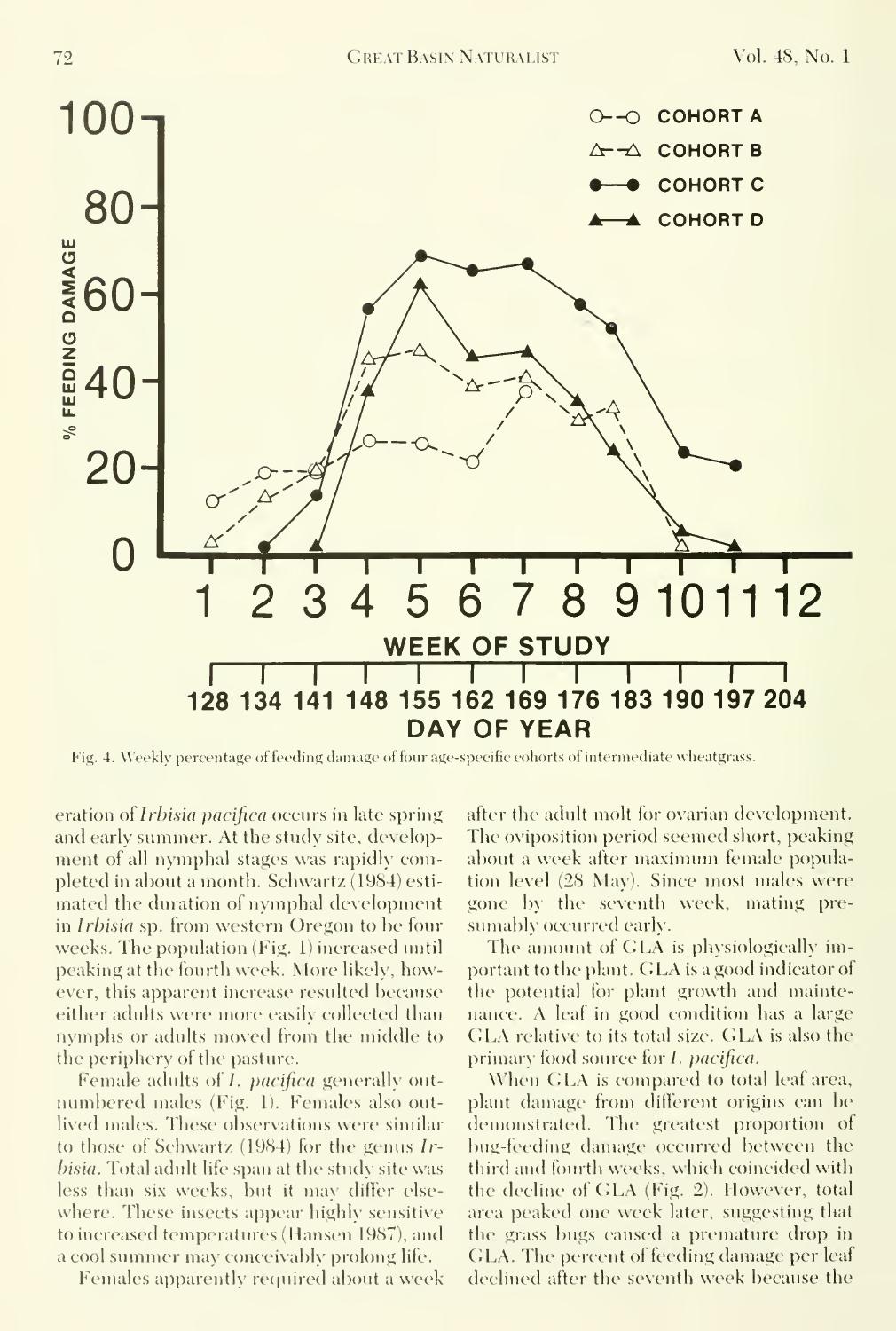grass bugs were no longer present. Yet, the total GLA per tiller also deelined, indieating that other physiologieal factors, such as drought stress, were also causing senescence. Other grass-feeding mirids and early instar nymphs of grasshoppers were on the study site during this time, but there were too few of these insects to be the primary cause of late season decline of GLA. Senescence is a common characteristic of intermediate wheatgrass during dry periods. The decline in plant population after the tenth week was not directly due to bug feeding, but feeding damage may have contributed to plant mortality that oc curred earlier in the growing season.

Grass bug feeding differed with leaf position. Irbisia pacifica clearly preferred the second and third youngest leaves. This feeding preference verified an earlier study on 1. pacifica feeding-site selection on leaves of field-collected intermediate wheatgrass and other grass species (Hansen 1987). Reasons for this preference are still unknown.

The interrelationship between the host plants and grass bug feeding was best illus trated by the cohort data (Figs. 3, 4). Cohort A, which had mature leaves at the start of the study, was relatively unharmed by *I. pacifica.* As the season progressed and the grass bugs developed, the other cohorts were affected more. The leaves of Cohorts B, C, and D all had an opportunity to expand successfully because the youngest leaves present on a tiller are less preferred (Hansen 1987). Cohort B had less damage than Cohort C because more of the grass bugs were immature at the time of attack. The rapid increase in percent feeding damage for Cohorts B, C, and D between the third and fifth weeks occurred when the bugs became adults. All cohorts exhibited a reduction in GLA and eventual death due to normal aging. Yet, the greatly reduced GLA in the later cohorts (Cohorts C and D) suggested that meaningful damage from bug feeding reduced biomass production.

In summary, grass bug feeding resulted both in less GLA and in less potential foliage. Feeding may also cause presenescent stress that may weaken the grass plant physiologically. Although we did not examine it in this study, other researchers found that seed head production in intermediate wheatgrass was

reduced by another grass-feeding mirid, Labops hesperius Uhler (Malecheck et al. 1977).

This study suggests several areas for future research with *Irbisia pacifica*. First, the nutritional quality of the host plants, particularly the nitrogenous compounds, should be examined to determine their effect on insect development and egg production (McNeill 1971, 1973). Does *I. pacifica* complete its life cycle before grass senescence because of an intrinsic mechanism, or is it due to nutrition? If nutrition is important, how can intermediate wheatgrass be developed as a good forage crop without encouraging  $I$ . *pacifica* population growth? How do grazing practices interact with growth of plants attacked by grass bugs? If monocultural stands of intermediate wheatgrass increase *I. pacifica* populations, what other forage species can be interspersed to reduce bug-feeding damage? Finally, the ef fect of *I. pacifica* feeding on growth of other host plants needs to be examined.

#### **ACKNOWLEDGMENTS**

Appreciation is extended to Scott F. Parker and Lew D. Kelso for assistance in the field, K. L. Bartz for support in data analysis, and the many reviewers of this manuscript, particularly Robert S. Nowak (University of Nevada at Reno) and Michael D. Schwartz (American Museum of Natural History), for their perti nent comments.

#### LITERATURE CITED

- HANSEN. J. D. 1986. Differential feeding on range grass seedlings by Irbisia pacifica (Hemiptera: Miridae). J. Kansas Entomol. Soc. 59; 199-203.
- 1987. Feeding site selection by Irbisia pacifica (Hemiptera: Miridae) on four cool-season western range grasses. J. Kansas Entomol. Soc. 60: 316-323.
- HANSEN, J. D., AND R. S. NOWAK. 1985. Evaluating damage by grass bug feeding on crested wheatgrass. Southwestern Entomol. 10: 89-94.
- KAMM. J. A., AND P. O. RITCHER. 1972. Rapid dissection of insects to determine ovarial development. Ann. Entomol. Soc. Amer. 65: 271-274.
- KNOWLTON, G. F. 1951. Bugs damage grass in Utah. Bull. Brooklyn Entomol. Soc. 46: 74-75.
- 1967. Grass bugs: a serious range problem in 1966. Utah Acad. Sci., Arts, Letters 43: 20-21.